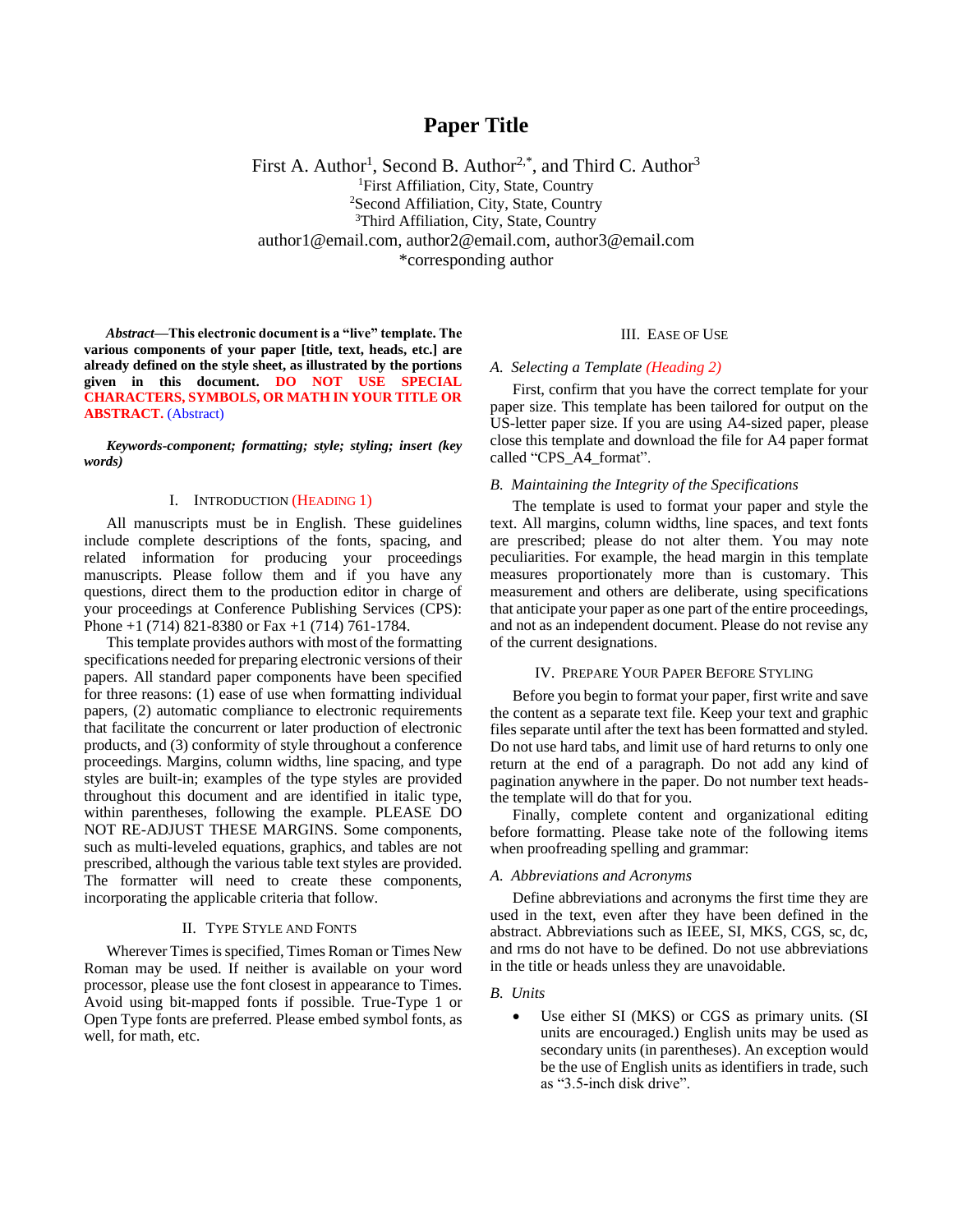- Avoid combining SI and CGS units, such as current in amperes and magnetic field in oersteds. This often leads to confusion because equations do not balance dimensionally. If you must use mixed units, clearly state the units for each quantity that you use in an equation.
- Do not mix complete spellings and abbreviations of units: "Wb/m2" or "webers per square meter", not "webers/m2". Spell out units when they appear in text: ". . . a few henries", not ". . . a few H".
- Use a zero before decimal points: "0.25", not ".25".

### *C. Equations*

The equations are an exception to the prescribed specifications of this template. You will need to determine whether or not your equation should be typed using either the Times New Roman or the Symbol font (please no other font). To create multileveled equations, Figure 1 shows an Example of a TWO-COLUMN figure caption, next figure will shows an example of a SIMGLE-COLUMN figure.

Number equations consecutively. Equation numbers, within parentheses, are to position flush right, as in (1), using a right tab stop. To make your equations more compact, you may use the solidus  $( / )$ , the exp function, or appropriate exponents. Italicize Roman symbols for quantities and variables, but not Greek symbols. Use a long dash rather than a hyphen for a minus sign. Punctuate equations with commas or periods when they are part of a sentence, as in

$$
\alpha + \beta = \chi. \tag{1}
$$

Note that the equation is centered using a center tab stop. Be sure that the symbols in your equation have been defined before or immediately following the equation. Use "(1)", not "Eq.  $(1)$ " or "equation  $(1)$ ", except at the beginning of a sentence: "Equation (1) is . . ."

### *D. Some Common Mistakes*

- The word "data" is plural, not singular.
- The subscript for the permeability of vacuum  $\mu_0$ , and other common scientific constants, is zero with subscript formatting, not a lowercase letter "o".
- In American English, commas, semi-/colons, periods, question and exclamation marks are located within quotation marks only when a complete thought or name is cited, such as a title or full quotation. When quotation marks are used, instead of a bold or italic typeface, to highlight a word or phrase, punctuation should appear outside of the quotation marks. A parenthetical phrase or statement at the end of a sentence is punctuated outside of the closing parenthesis (like this). (A parenthetical sentence is punctuated within the parentheses.)
- A graph within a graph is an "inset", not an "insert". The word alternatively is preferred to the word "alternately" (unless you really mean something that alternates).
- Do not use the word "essentially" to mean "approximately" or "effectively".
- In your paper title, if the words "that uses" can accurately replace the word "using", capitalize the "u"; if not, keep using lower-cased.
- Be aware of the different meanings of the homophones "affect" and "effect", "complement" and "compliment", "discreet" and "discrete", "principal" and "principle".
- Do not confuse "imply" and "infer".
- The prefix "non" is not a word; it should be joined to the word it modifies, usually without a hyphen.
- There is no period after the "et" in the Latin abbreviation "et al.".
- The abbreviation "i.e." means "that is", and the abbreviation "e.g." means "for example".



Figure 1. Example of a TWO-COLUMN figure caption: (a) this is the format for referencing parts of a figure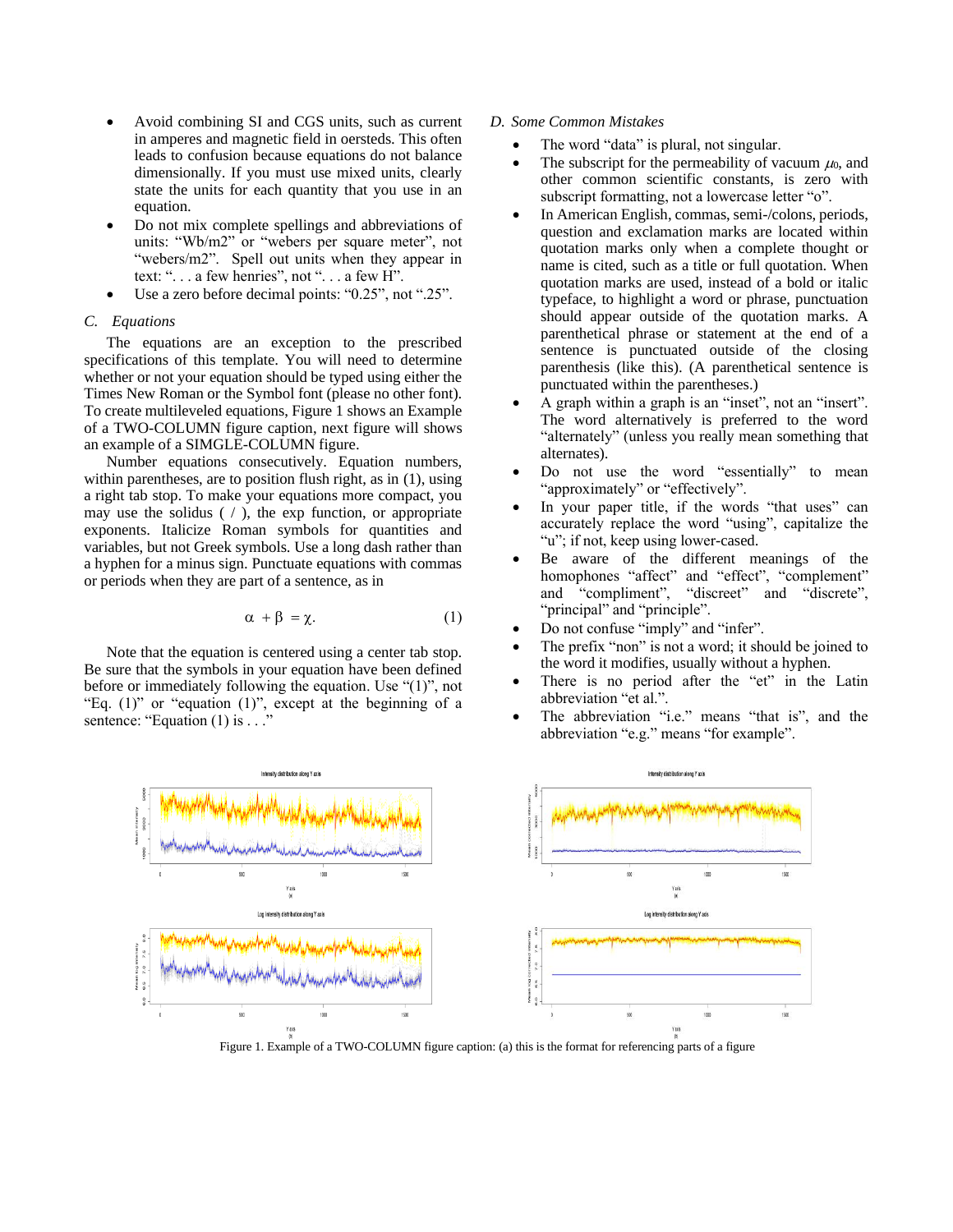#### V. USING THE TEMPLATE

After the text edit has been completed, the paper is ready for the template. Duplicate the template file by using the Save As command, and use the naming convention prescribed by your conference for the name of your paper. In this newly created file, highlight all of the contents and import your prepared text file. You are now ready to style your paper.

### *A. Authors and Affiliations*

The template is designed so that author affiliations are not repeated each time for multiple authors of the same affiliation. Please keep your affiliations as succinct as possible (for example, do not differentiate among departments of the same organization). This template was designed for two affiliations.

- 1) For author/s of only one affiliation (Heading 3): To change the default, adjust the template as follows.
	- a) *Selection (Heading 4):* Highlight all author and affiliation lines.
	- b) *Change number of columns:* Select Format > Columns >Presets > One Column.
	- c) *Deletion:* Delete the author and affiliation lines for the second affiliation.
	- d) *For author/s of more than two affiliations:* To change the default, adjust the template as follows.
	- e) *Selection:* Highlight all author and affiliation lines.
	- f)*Change number of columns:* Select Format > Columns > Presets > One Column.
	- g) *Highlight author and affiliation lines of affiliation 1 and copy this selection.*
	- h) *Formatting:* Insert one hard return immediately after the last character of the last affiliation line. Then paste the copy of affiliation 1. Repeat as necessary for each additional affiliation.
- 2) *Reassign number of columns:* Place your cursor to the right of the last character of the last affiliation line of an even numbered affiliation (e.g., if there are five affiliations, place your cursor at end of fourth affiliation). Drag the cursor up to highlight all of the above author and affiliation lines. Go to Format > Columns and select "2 Columns". If you have an odd number of affiliations, the final affiliation will be centered on the page; all previous will be in two columns.

# *B. Identify the Headings*

Headings, or heads, are organizational devices that guide the reader through your paper. There are two types: component heads and text heads.

Component heads identify the different components of your paper and are not topically subordinate to each other. Examples include Acknowledgments and References and, for these, the correct style to use is "Heading 5". Use "figure caption" for your Figure captions, and "table head" for your table title. Run-in heads, such as "Abstract", will require you to apply a style (in this case, italic) in addition to the style

provided by the drop down menu to differentiate the head from the text.

Text heads organize the topics on a relational, hierarchical basis. For example, the paper title is the primary text head because all subsequent material relates and elaborates on this one topic. If there are two or more sub-topics, the next level head (uppercase Roman numerals) should be used and, conversely, if there are not at least two sub-topics, then no subheads should be introduced. Styles named "Heading 1", "Heading 2", "Heading 3", and "Heading 4" are prescribed.

# *C. Figures and Tables*

1) *Positioning Figures and Tables:* Place figures and tables at the top and bottom of columns. Avoid placing them in the middle of columns. Large figures and tables may span across both columns. Figure captions should be below the figures; table heads should appear above the tables. Insert figures and tables after they are cited in the text. Use the abbreviation "Figure 2", even at the beginning of a sentence.

|  | Table 1. Caption of this table* |  |  |  |
|--|---------------------------------|--|--|--|
|--|---------------------------------|--|--|--|

| Table | <b>Table Column Head</b>     |                |                |  |
|-------|------------------------------|----------------|----------------|--|
| Head  | Table column subhead         | <b>Subhead</b> | <b>Subhead</b> |  |
| copy  | More table copy <sup>a</sup> |                |                |  |

\* Sample of a Table footnote. (Table footnote – positions in the center below the table.)

We suggest that you use a text box to insert a graphic (ideally 300 dpi), with all fonts embedded) because, in an MSW document, this method is somewhat more stable than directly inserting a picture.

To have non-visible rules on your frame, use the MSWord pull-down menu, select Format > Borders and Shading > Select "None".

Please see last page of this document for AN EXAMPLE of a 2-COLUMN Figure.

Figure Labels: Use 8 point Times New Roman for Figure labels. Use words rather than symbols or abbreviations when writing Figure axis labels to avoid confusing the reader. As an example, write the quantity "Magnetization", or "Magnetization, M", not just "M". If including units in the label, present them within parentheses. Do not label axes only with units. In the example, write "Magnetization (A/m)" or "Magnetization  ${A[m(1)]}$ ", not just "A/m". Do not label axes with a ratio of quantities and units. For example, write "Temperature  $(K)$ ", not "Temperature/K".

#### *D. Footnotes*

Use footnotes sparingly (or not at all) and place them at the bottom of the column on the page on which they are referenced. Use Times 8-point type, single-spaced. To help your readers, avoid using footnotes altogether and include necessary peripheral observations in the text (within parentheses, if you prefer, as in this sentence).